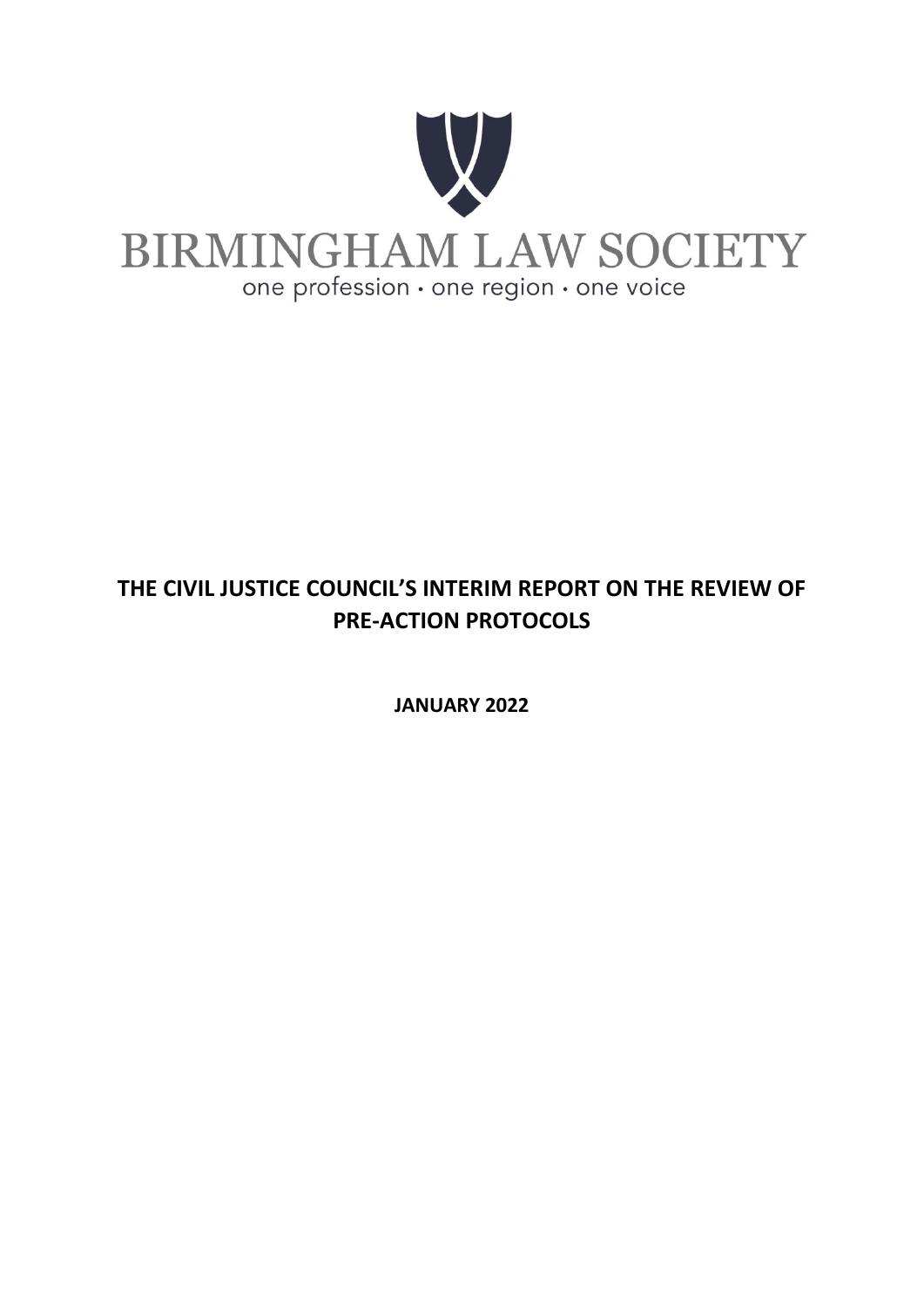# **BIRMINGHAM LAW SOCIETY DISPUTE RESOLUTION COMMITTEE RESPONSE TO THE CIVIL JUSTICE COUNCIL'S INTERIM REPORT ON THE REVIEW OF PRE-ACTION PROTOCOLS**

The Birmingham Law Society ('the Society') is the largest provincial local law society with a membership of some 5,000, representing solicitors, barristers and paralegals working in the West Midlands area. This response has been prepared by the Society's Dispute Resolution Committee ('DRC') in response to the Civil Justice Council's ('CJC') Interim Report on the Review of Pre-Action Protocols ('the Interim Report'), published in November 2021.

The DRC is a committee formed of legal practitioners who deal with many different areas of law and come from various sizes of practice. Its members have experience in both claimant and defendant litigation, as well as some having invaluable judicial experience. The DRC exists to give a voice to local practitioners and lobbies on their behalf.

Whilst reform of the pre-action regime is welcomed generally by the DRC, regrettably, we do not agree with the reforms of the pre-action protocols ('PAPs') as currently proposed by the CJC. For this reason, we set out our own submissions initially under the heading "*Core Submissions*", and thereafter, answer, as best we are able, the consultation questions posed by the Interim Report (but, to be read in the light of our "*Core Submissions*") under the heading "*Responses to the Consultation Questions posed by the Interim Report*".

## **CORE SUBMISSIONS**

We recognise that the pre-action stage is an integral part of the litigation landscape in England & Wales, allowing an opportunity in many cases, for the parties to narrow issues or even settle disputes, thereby avoiding the wasting of time, costs and judicial resources.

With that said, we are firmly of the view that the pre-action regime, as currently formulated is:

- deficient when it comes to the more common types of claim (with their being no PAPs for core claims such as breach of contract or general negligence for example);
- incomplete or 'patchy' (for example the Pre-Action Protocol for Debt Claims applies only to 'business-to-individual' disputes and not 'business-to-business' and there is a Pre-Action Protocol for Professional Negligence but not general negligence);
- overly and unnecessarily specialised in certain areas;
- too prescriptive;
- unnecessarily complex; and
- unnecessarily driving up costs.

The CJC's proposed reforms of the PAPs would only exacerbate such issues. Coupled with the evergrowing 'elephant in the room' (being an increasing number of litigants in person ('LiPs')), the answer seems, to us, to be to strip back the pre-action regime to a simpler and more straightforward regime, which is more easily accessible and understood, not only for the benefits of lawyers and their clients, but also for LiPs. This would have the additional benefit of enhancing access to justice as well as driving costs down.

We consider that our jurisdiction ought to able to pride itself in a streamlined and straightforward pre-action regime, rather than to continue making a bigger mess by tinkering and patching up the Civil Procedure Rules'.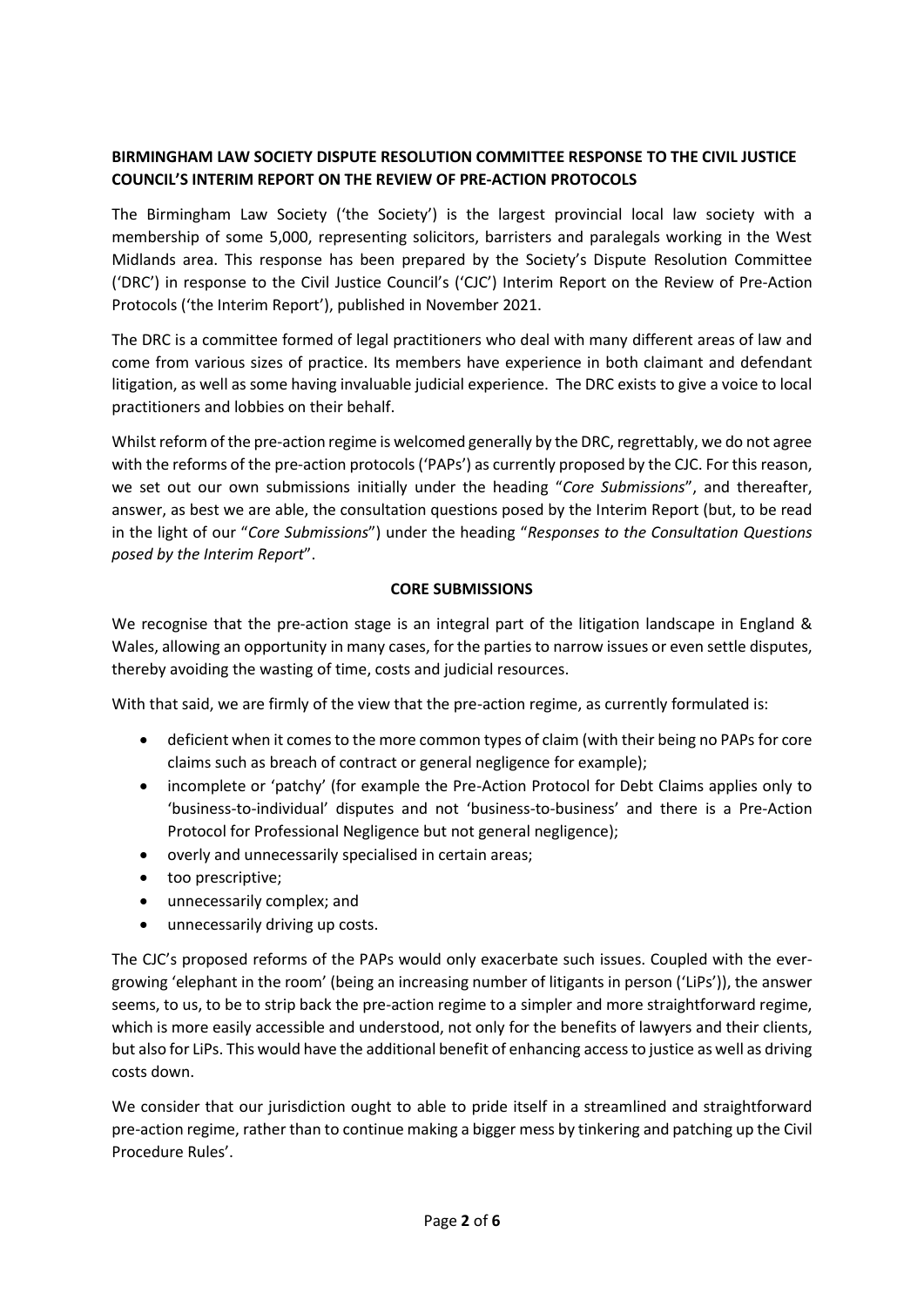We advocate radical reform in the form of a single protocol which governs **all** pre-action conduct ('the Pre-Action Protocol'). Whilst such a reform may seem overwhelming and ambitious, Appendix 4 of the Interim Report provides, in our view, a solid foundation for such a simplified regime, which could be achieved with minimal amendment (as does the current Practice Direction for Pre-Action Conduct and Protocols also).

## **RESPONSES TO THE CONSULTATION QUESTIONS POSED BY THE INTERIM REPORT**

## **(Questions relevant to all protocols)**

# **1. Do you agree that the Overriding Objective should be amended to include express reference**

## **to the PAPs?**

We consider that the Overriding Objective should be amended to give express reference to the Pre-Action Protocol that we have proposed.

## **2. Do you agree that compliance with PAPs should be mandatory except in urgent cases? Do**

## **you think there should be any other exceptions generally, or in relation to specific PAPs?**

We consider that compliance with the Pre-Action Protocol that we have proposed should be mandatory except in urgent cases. We see no reason for further exceptions.

## **3. Do you agree there should be online pre-action portals for all cases where there is an online**

#### **court process and that the systems be linked so that information exchanged through the**

## **PAP portal will be automatically accessible to the court (except for those designated as**

## **without prejudice)?**

If the proposed Pre-Action Protocol were to be implemented, we would advocate a general, unified pre-action portal which has the capability to branch off and recommend steps relevant to certain types of cases (for example, referral to an Ombudsman scheme or mediation service). No doubt this would be a more realistic and cost-effective option for the public purse than an increasing amount of separate systems and processes.

## **4. Do you support the creation of a new summary costs procedure to resolve costs disputes**

## **about liability and quantum in cases that settle at the PAP stage? In giving your answer,**

## **please give any suggestions you might have for how such a costs procedure should operate.**

Yes. We suggest that a procedure not dissimilar to summary costs assessment should be adopted.

#### **5. Do you agree that PAPs should include a mandatory good faith obligation to try to resolve or**

## **narrow the dispute? In answering this question, please include any views you have about**

## **the proper scope of any such obligation and whether are there are any cases and protocols**

## **in which it should not apply.**

We consider that a mandatory good faith obligation could be included within the Pre-Action Protocol that we propose and would likely aid in the early resolution of disputes (although with the caveat that such could perhaps also present an opportunity for satellite litigation).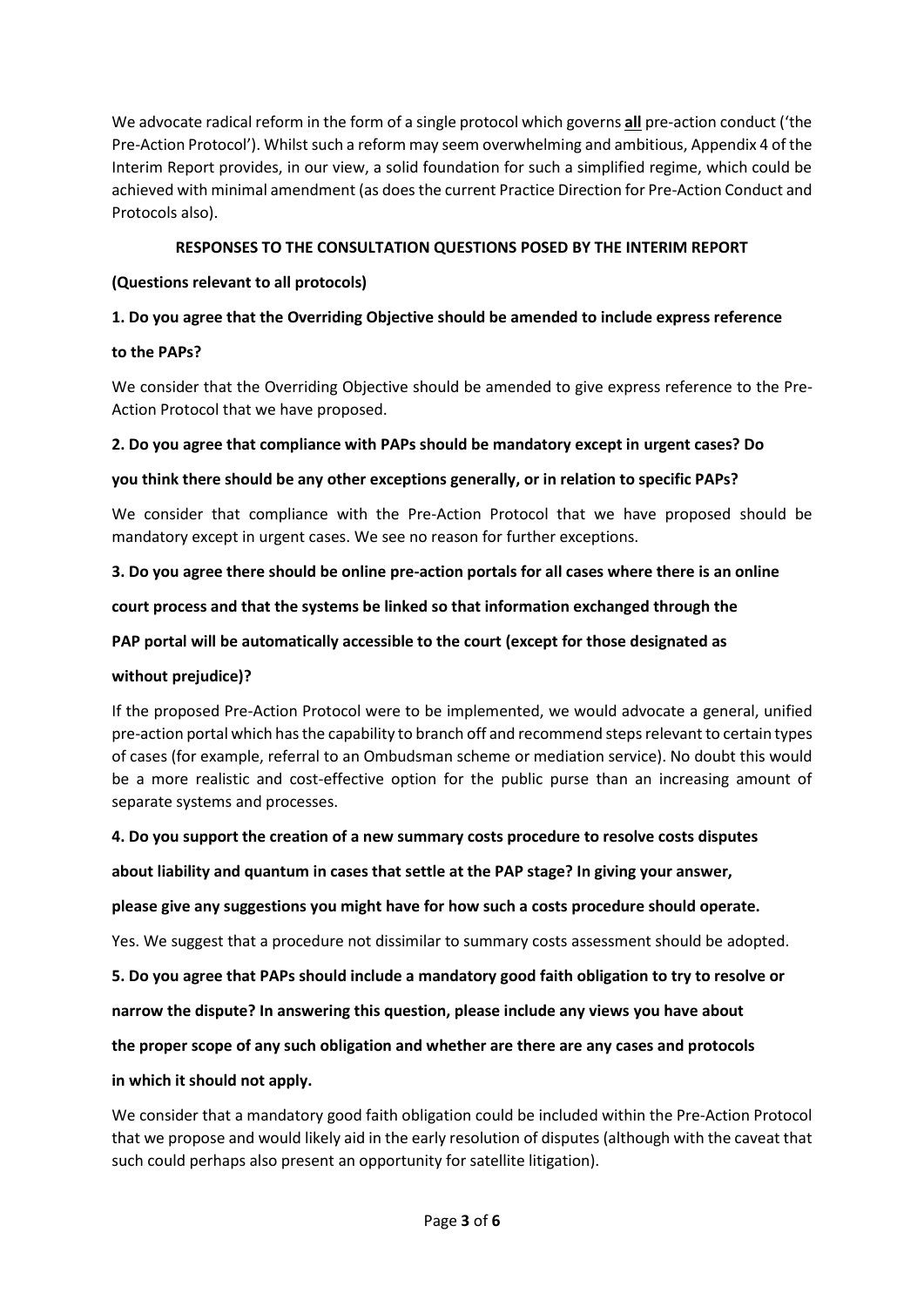**6. Do you agree that, unless the parties clearly state otherwise, all communications between the parties as part of their good faith efforts to try to resolve or narrow the dispute would be without prejudice? Invitations to engage in good faith steps could still be disclosed to the court to demonstrate compliance with the protocol, and offers of compromise pursuant to Part 36 would still be governed by the privilege rules in Part 36. In answering this question please do include any suggestions you have as to other ways parties can be incentivised to meaningfully participate in dispute resolution processes at the pre-action stage.** 

Yes. We consider that the presumptive 'cloaking' of such communications with 'without prejudice' protections will likely assist in the facilitation of settlement and greater protection of parties (and in particular LiPs).

**7. Do you agree that there should be a requirement to complete a joint stocktake report in which the parties set out the issues on which they agree, the issues on which they are still in dispute and the parties' respective positions on them? Do you agree that this stocktake report should also list the documents disclosed by the parties and the documents they are still seeking disclosure of? Are there any cases and protocols where you believe the stocktake requirement should not apply? In giving your answer please also include any comments you have on the Template Joint Stocktake Report in Appendix 4.** 

We would welcome the introduction of the Joint Stocktake Report in combination with the Pre-Action Protocol that we propose, and do not consider that there need be any exceptions.

**8. Do you agree with the suggested approach to sanctions for non-compliance set out in paragraphs 3.26-3.29? In particular please comment on:** 

**a) Whether courts should have the power to strike out a claim or defence to deal with grave cases of non-compliance?** 

**b) Whether the issue of PAP compliance should be expressly dealt with in all Directions Questionnaires, or whether parties should be required to apply to the court should they want the court to impose a sanction on an opposing party for non-compliance with a PAP?** 

**c) Whether the PAPs should contain a clear steer that the court should deal with PAP compliance disputes at the earliest practical opportunity, subject to the court's discretion to defer the issue?** 

**d) Whether there are other changes that should be introduced to clarify the court's powers to impose sanctions for non-compliance at an early stage of the proceeding, including**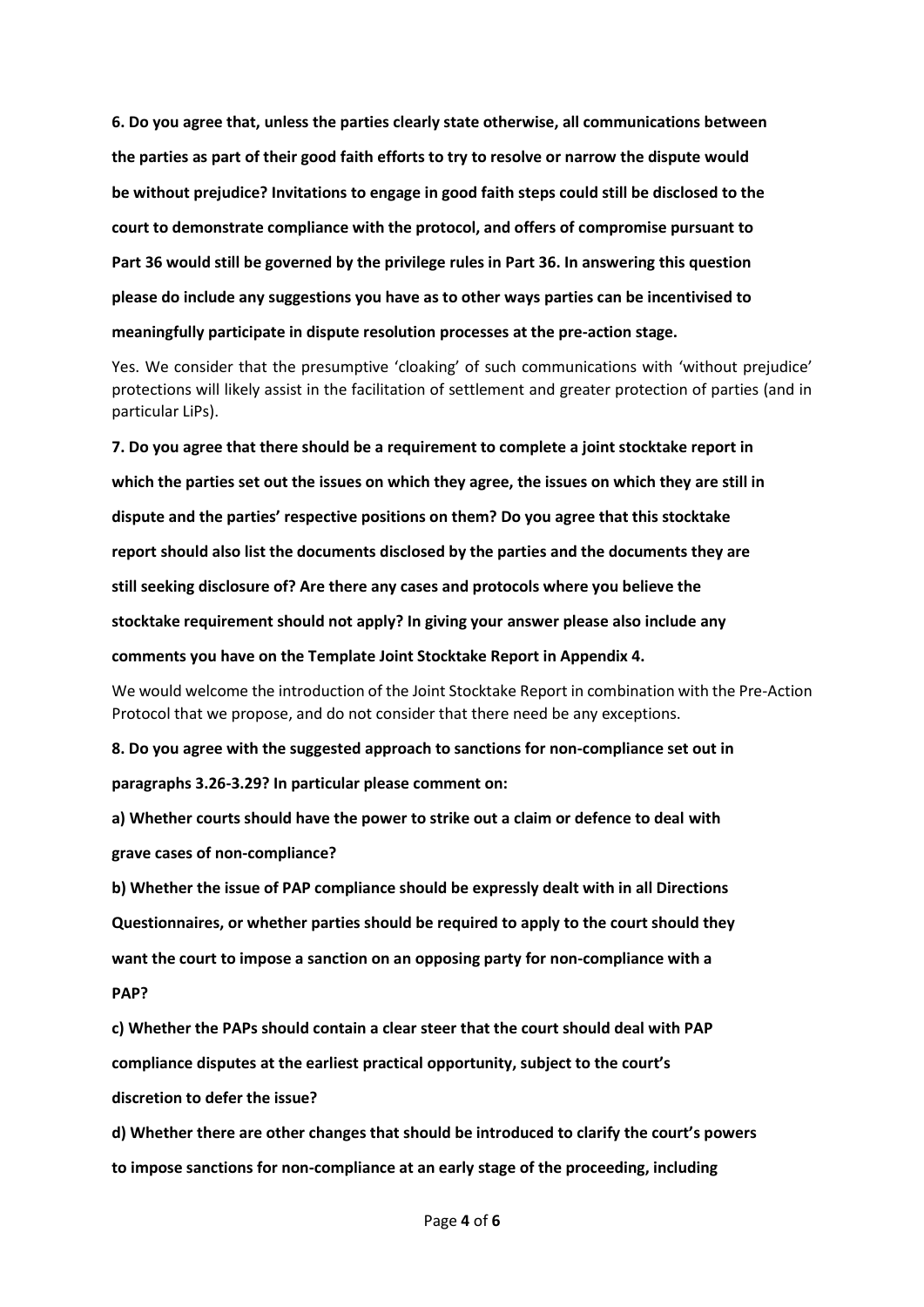#### **costs sanctions?**

#### **e) Whether you believe a different approach to sanctions should be adopted for any**

#### **litigation specific PAPs and, if so, why?**

Whilst we take no issue with the approach to sanctions as set out at paragraphs 3.26 to 3.29 of the Interim Report, we consider that a more effective way to encourage pre-action engagement would be to introduce procedures:

- in the case of a claimant where a claim may not proceed until pre-action requirements have been met, or alternatively, the claim may be struck out; and
- in the case of a defendant where a form of default judgment may be obtained if pre-action requirements have not been met.

#### **9. Do you agree that PAPs should be based on the accessibility principles and contain the**

#### **guidance and warnings about pre-action conduct set out in paragraphs 3.8-3.13?**

No. We do not agree with the continuance of PAPs and consider that a simplified and general Pre-Action Protocol as proposed will do away with any concerns as regards accessibility and access to justice.

#### **10. Do you think there are ways the structure, language and/or obligations in PAPs could be**

#### **improved so that vulnerable parties can effectively engage with PAPs? If so, please provide**

#### **details.**

We consider that the Pre-Action Protocol that we propose, if implemented as suggested, would enable all parties, including vulnerable parties and LiPs to effectively engage with the new pre-action regime.

#### **11. Do you believe pre-action letters of claim and replies should be supported by statements of**

#### **truth?**

No (although please note the exception as proposed by our answer to question 13 below).

**12. Do you believe that the rule in the Professional Negligence Protocol giving the court the** 

**discretion to impose sanctions on defendants who take a materially different position in** 

**their defence to that which they took in their pre-action letter of reply should be adopted in** 

#### **other protocols and, if so, which ones?**

We consider that the court should have the discretion **in all cases** to impose sanctions on defendants who adopt a materially different position in their defence to that expressed in pre-action correspondence.

#### **13. Do you think any of the PAP steps can be used to replace or truncate the procedural steps**

**parties must follow should litigation be necessary, for example, pleadings or disclosure? Are** 

#### **there any other ways that the benefits of PAP compliance can be transferred into the**

**litigation process?**